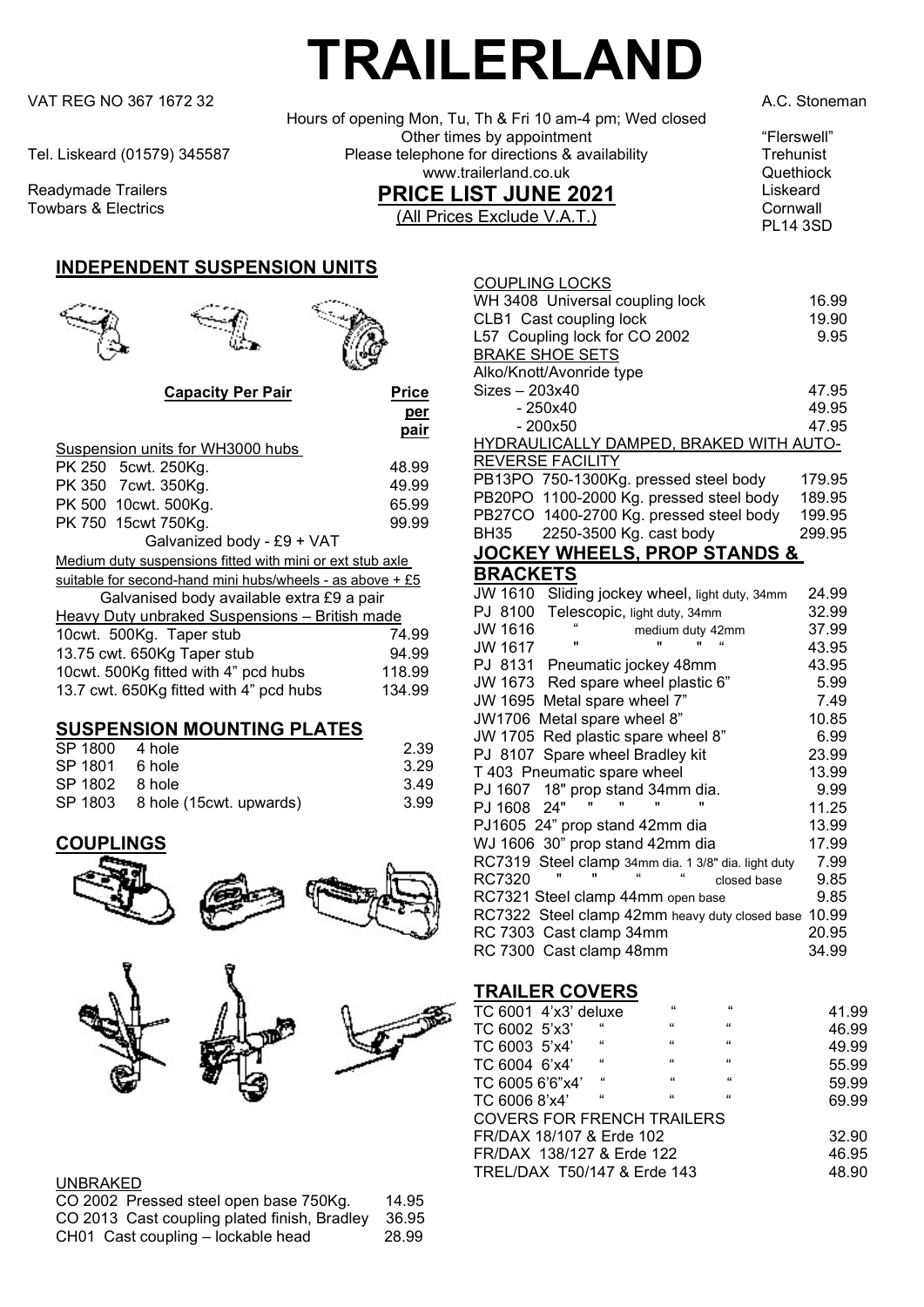# BOAT TRAILER FITTINGS



| <b>RU 7000</b><br>5" keel block                   | 4.85  |
|---------------------------------------------------|-------|
| <b>RU 7013</b><br>12" buffer pad                  | 4.99  |
| <b>RU 7011</b><br>12" rubber pad inc. nuts        | 7.49  |
| Channel bracket for RU7011 & 34mm tube<br>RB 7101 | 6.99  |
| RT 7202<br>12" support tube 34mm                  | 3.995 |
| "<br>$\blacksquare$<br>18"<br>RT 7203             | 5.99  |
| π<br>π<br>π<br>RT 7204<br>24"                     | 7.45  |
| WP2<br>Winch post, medium duty                    | 48.99 |
| Keel roller 5" c/w 3/4" spindle<br>KRIU           | 13.99 |
| RB 7108 5" keel roller inc., 3/8" spindle         | 12.99 |
| RB 7112 Double 4" roller assembly (no tube)       | 18.99 |
| RB 7110 8" roller assembly (no tube)              | 16.99 |
| RC 7309 80mmx40mm U bolt                          | 2.79  |
| RC 7308 60mmx 40mm U bolt                         | 2.59  |
| RC 7311 4"x2" U bolt inc. nuts                    | 2.99  |
| RC 7305 40mm U bolt inc. nuts                     | 2.19  |
| RC 7306 50mm U bolt inc. nuts                     | 2.69  |
| RC 7307 60mm U bolt inc. nuts                     | 2.79  |
| RC 7316 plate for 40 mm U bolt                    | 1.19  |
| RC 7317 plate for 50mm U bolt                     | 1.29  |
| RC 7318 plate for 60 mm U bolt                    | 1.39  |
| WJ 25 Single 4" roller                            | 4.69  |
| RU 7003 4" double roller                          | 5.99  |
| RU 7004 5" dumbell roller 5/8" bore               | 3.49  |
| RU 1583 5" dumbell roller $\frac{3}{4}$ " bore    | 3.69  |
| RU 7009 8" plain roller 13/4" diameter            | 5.19  |
| RU 7010 8" plain roller 21/4" diameter            | 6.99  |
|                                                   |       |

#### WINCHES & CABLES

|                  | TW 7400 400 lb. capacity direct lift          |              |                |                |                                        | 19.99 |
|------------------|-----------------------------------------------|--------------|----------------|----------------|----------------------------------------|-------|
| TW 7401          | $800$ lb.                                     |              |                |                |                                        | 26.99 |
| TW 7402 1000 lb. |                                               |              | $\blacksquare$ | $\blacksquare$ |                                        | 31.99 |
| TW 7403 1200 lb. |                                               | "            | "              | $\mathbf{f}$   |                                        | 35.99 |
| TW 7404 140 lb.  |                                               | $\mathbf{f}$ | $\mathbf{f}$   | $\mathbf{f}$   |                                        | 43.99 |
|                  |                                               |              |                |                | WINCHES COMPLETE WITH 7.5MS. WEBBING & |       |
| <b>HOOK</b>      |                                               |              |                |                |                                        |       |
|                  | TW 7415 800 lb. capacity direct lift complete |              |                |                |                                        | 36.99 |
| TW 7416 1000 lb. |                                               |              |                |                | "                                      | 39.99 |
| TW 7417 1200 lb. |                                               | "            |                |                | "                                      | 44.99 |
| TW 7418 1400 lb. |                                               |              |                | $\blacksquare$ |                                        | 49.99 |
|                  | CABLES/WEBBING                                |              |                |                |                                        |       |
|                  | WC 7500 Cable & hook 7.5ms 600Kg capacity     |              |                |                |                                        | 15.95 |
|                  | WC 7501 Cable & hook 15ms 600Kg capacity      |              |                |                |                                        | 21.95 |
|                  | WC 7502 Cable & hook 7.5ms 1100Kg capacity    |              |                |                |                                        | 16.95 |
|                  | WC 7503 Cable & hook 15 ms 1100Kg capacity    |              |                |                |                                        | 24.95 |
|                  | WC7506 Winch cable 4mm (per metre)            |              |                |                |                                        | 0.98  |
|                  | WC 750 Winch cable 5mm (per metre)            |              |                |                |                                        | 1.19  |
|                  | TW 7420 Spare webbing strap & hook (50mm)     |              |                |                |                                        | 12.99 |

# WHEELS AND HUBS





| WH 3000 Taper hub 4" pcd inc. grease nipple<br>Outer bearing (front) for WH3000 L44643<br>H <sub>60</sub><br>Inner bearing with seal (rear) for WH3000<br>H60R<br>Bearing cup for WH 3000<br>WH 3005<br>Imperial ball bearing<br>WH 3009<br>WH 3010<br>Imperial ball hub seal<br>Metric ball bearing<br>WH 3011<br>Hub cap black (or blue - metric)<br>WH 3002 | 24.85<br>7.59<br>7.35<br>1.99<br>6.49<br>3.35<br>6.29<br>2.35 |
|----------------------------------------------------------------------------------------------------------------------------------------------------------------------------------------------------------------------------------------------------------------------------------------------------------------------------------------------------------------|---------------------------------------------------------------|
| Metal hub cap for WH3000<br>WH3001                                                                                                                                                                                                                                                                                                                             | 2.99                                                          |
| ROAD WHEELS WITH TYRES<br>WH 3200 400x8 4ply 4" PCD white rim                                                                                                                                                                                                                                                                                                  | 29.99                                                         |
| WH 3220 Dax/Franc 350x8 115mm pcd                                                                                                                                                                                                                                                                                                                              | 33.99                                                         |
| WH 3221 Daxara 400x8 115mm pcd<br>WH 3203 400x8 6ply 4" pcd                                                                                                                                                                                                                                                                                                    | 36.99<br>44.99                                                |
| WH 3207 145x10 radial 4" pcd                                                                                                                                                                                                                                                                                                                                   | 64.99                                                         |
| WH3223 500x10 4-ply, 115mm pcd Daxara                                                                                                                                                                                                                                                                                                                          | 59.99                                                         |
| WH 3206 500x10 8ply 4" pcd                                                                                                                                                                                                                                                                                                                                     | 74.95                                                         |
| WH 3213 165x13 4ply 51/2" pcd                                                                                                                                                                                                                                                                                                                                  | 82.99                                                         |
| WH 3205S 500x10 6ply silver rim                                                                                                                                                                                                                                                                                                                                | 59.99                                                         |
|                                                                                                                                                                                                                                                                                                                                                                |                                                               |
| <b>TROLLEY WHEELS</b><br>WH 3300 10" plastic trolley wheel                                                                                                                                                                                                                                                                                                     | 12.95                                                         |
| WH 3301 16" pneumatic, metal centre                                                                                                                                                                                                                                                                                                                            | 22.99                                                         |
| WH 3302 16" pneumatic, plastic centre                                                                                                                                                                                                                                                                                                                          | 18.99                                                         |
|                                                                                                                                                                                                                                                                                                                                                                |                                                               |
| <b>WHEEL RIMS</b>                                                                                                                                                                                                                                                                                                                                              |                                                               |
| WH3100 8" rim, 4" pcd<br>WH 3102 10" rim, 4" pcd                                                                                                                                                                                                                                                                                                               | 11.99<br>19.99                                                |
| WH 3108 10" rim, 51/2" pcd                                                                                                                                                                                                                                                                                                                                     | 29.99                                                         |
| WH 3107 13" rim, 51/2" pcd, silver semi-styled                                                                                                                                                                                                                                                                                                                 | 29.99                                                         |
| 10" rim, 100mm pcd<br>WH3101                                                                                                                                                                                                                                                                                                                                   | 21.90                                                         |
|                                                                                                                                                                                                                                                                                                                                                                |                                                               |
| <b>TYRES &amp; TUBES</b>                                                                                                                                                                                                                                                                                                                                       |                                                               |
| WH 3106 400x8, 4ply                                                                                                                                                                                                                                                                                                                                            | 17.99                                                         |
| WH 3105 400x8 inner tube                                                                                                                                                                                                                                                                                                                                       | 5.99                                                          |
| COADE WULLEL DOAOKETS                                                                                                                                                                                                                                                                                                                                          |                                                               |

|       | <b>SPARE WHEEL BRACKETS</b> |      |
|-------|-----------------------------|------|
| TY9   | For 8" or 10" wheel         | G 99 |
| TY 10 | For 13" wheel               | 7.99 |

# MUDGUARDS (priced per pair)



| Heavy Duty Polythene                   |       |
|----------------------------------------|-------|
| MG 4000 For 8" wheel                   | 8.99  |
| MG 4001 For 10" wheel (mini)           | 14.99 |
| MG 4004 For 13" wheel                  | 24.95 |
| MG4303 Tandem 13" wheels 7"x58"        | 67.99 |
| MG4304 Tandem 13" wheels 8"x64"        | 67.99 |
| MG4305 Tandem for 15-16" wheels 8"x66" | 67.99 |
|                                        |       |

Mudguard Brackets (each)

| 1.25                                                                                                |
|-----------------------------------------------------------------------------------------------------|
| 2.99                                                                                                |
| 7.45                                                                                                |
| MB1 for goods trailers 8" & 10"<br>M25 6 heavy duty for goods trailers<br>TL8 Boat trailer 8" wheel |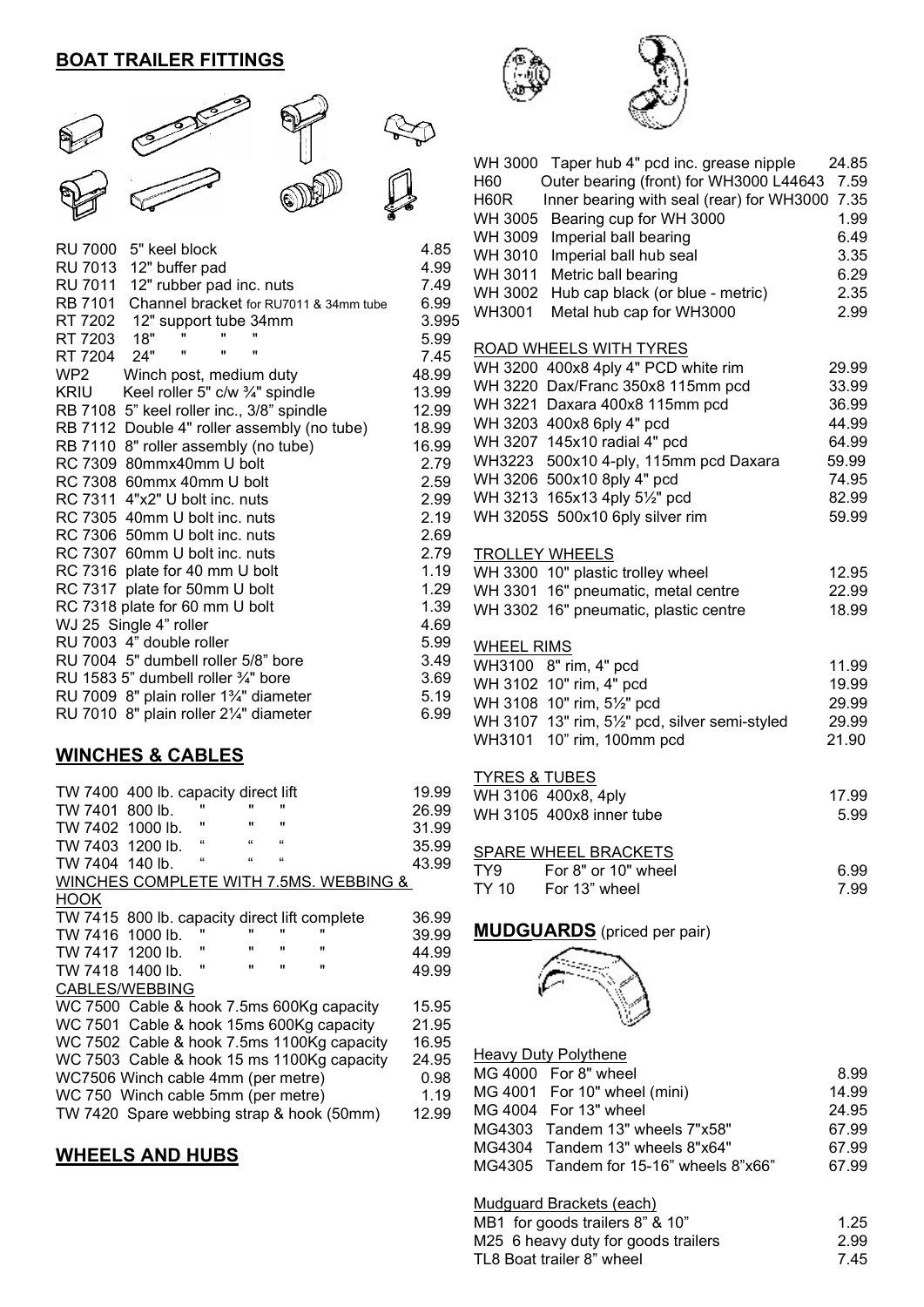### BRAKE PARTS - CABLE FITTINGS



| C <sub>2</sub><br>Cable compensator (pulley type)<br>6.95<br>C <sub>17</sub><br>Cable equaliser<br>5.49<br>WC 7504 Brake cable 3mm (per metre)<br>1.09<br>BP 2313<br>0.58<br>Bull dog grip 3mm<br>BP 2314<br>0.64<br>Bull dog grip 5mm<br>BP 2315<br>Bull dog grip 6mm<br>0.69<br>ROD AND BOWDEN BRAKE FITTINGS<br>C <sub>17</sub><br>Rod equaliser<br>8.99<br>BP 2301<br>Rod adjuster<br>12.99<br>BP 2304<br>Clevis - weld on<br>1.45<br>BP 2307<br>16.95<br>Compensator - cast<br>PK001<br>12.99<br>Bowden cables<br>BR1<br>0.95 | C1 | Cable adjuster             | 23.99 |
|------------------------------------------------------------------------------------------------------------------------------------------------------------------------------------------------------------------------------------------------------------------------------------------------------------------------------------------------------------------------------------------------------------------------------------------------------------------------------------------------------------------------------------|----|----------------------------|-------|
|                                                                                                                                                                                                                                                                                                                                                                                                                                                                                                                                    |    |                            |       |
|                                                                                                                                                                                                                                                                                                                                                                                                                                                                                                                                    |    |                            |       |
|                                                                                                                                                                                                                                                                                                                                                                                                                                                                                                                                    |    |                            |       |
|                                                                                                                                                                                                                                                                                                                                                                                                                                                                                                                                    |    |                            |       |
|                                                                                                                                                                                                                                                                                                                                                                                                                                                                                                                                    |    |                            |       |
|                                                                                                                                                                                                                                                                                                                                                                                                                                                                                                                                    |    |                            |       |
|                                                                                                                                                                                                                                                                                                                                                                                                                                                                                                                                    |    |                            |       |
|                                                                                                                                                                                                                                                                                                                                                                                                                                                                                                                                    |    |                            |       |
|                                                                                                                                                                                                                                                                                                                                                                                                                                                                                                                                    |    |                            |       |
|                                                                                                                                                                                                                                                                                                                                                                                                                                                                                                                                    |    |                            |       |
|                                                                                                                                                                                                                                                                                                                                                                                                                                                                                                                                    |    |                            |       |
|                                                                                                                                                                                                                                                                                                                                                                                                                                                                                                                                    |    |                            |       |
|                                                                                                                                                                                                                                                                                                                                                                                                                                                                                                                                    |    | 10mm brake rod (per metre) |       |

#### GOODS TRAILER FITTINGS

| FT 9202 Small bolt-on antiluce                     | 2.99 |
|----------------------------------------------------|------|
| FT 9203 Large bolt-on antiluce                     | 3.49 |
| FT 9204 Plate for small antiluce                   | 2.39 |
| FT 9205 Plate for large antiluce                   | 2.79 |
| FT 9002 Small bolt-on gudgeon pin                  | 3.90 |
| FT 9003 Large bolt-on gudgeon pin                  | 4.20 |
| FT 9100 Straight hinge 6"                          | 2.99 |
| FT 9101 Straight hinge 18"                         | 4.90 |
| FT 9102 Straight hinge 18" heavy duty              | 6.95 |
| TL PH Pressed steel hinge, zinc plated 9"/220mm    | 3.89 |
| TL PH Pressed steel hinge, , zinc plated 12"/320mm | 4.75 |
| PL PSGP Pressed steel g. pin, zinc plated          | 2.69 |
| FT 9313 R clip small                               | 0.26 |
| FT 9314 R clip medium                              | 0.39 |
| FT 9315 R clip large                               | 0.48 |
| FT 9300 Lockable catch                             | 5.99 |
| TL SF 170mm/7" spring fastener & catch plate       | 5.79 |
| FT 9303 Steel rope hook                            | 1.79 |
| FT 9301 Plastic button rope hook                   | 0.33 |
| FT 9305 Forged small rope hook                     | 2.79 |
| FT 9306 Forged large rope hook                     | 2.99 |
|                                                    |      |

R 14 Butterfly rope hook (small) 0.89

### TOW BALLS, DROP PLATES, ETC.



|                       |    |      | BC 2400 TA 50mm type-approved tow ball | 7.49  |
|-----------------------|----|------|----------------------------------------|-------|
| B77 -                 |    |      | Universal towing jaw with 50mm ball    | 26.99 |
| BA 2600 2" drop plate |    |      |                                        | 6.99  |
| BA 2601 3"            |    | - 11 |                                        | 7.99  |
| D 30.                 | 4" |      | " 6 hole                               | 9.95  |
|                       |    |      |                                        |       |

|  | B88 Adjustable height towing coupling | 48.70 |
|--|---------------------------------------|-------|
|  | BA 2609 $\frac{1}{2}$ " spacer block  | 3.99  |
|  | BA 2610 1" spacer block               | 5.99  |
|  | BA 2611 11/2" spacer block            | 7.99  |
|  | BA 2612 2" spacer block               | 9.95  |
|  | BC 1 Breakaway cable                  | 4.99  |
|  | BP 2317 Breakaway cable (Bradley)     | 7.99  |
|  | BA 2613 2" towball nut/bolt/washer    | 1.29  |
|  | BA 2615 3" towball nut/bolt/washer    | 1.49  |
|  | BA 2617 4" towball nut/bolt/washer    | 1.99  |
|  | BA 2500 Plastic towball cover         | 0.85  |
|  | BA 2501 Towball boot cover            | 1.99  |

#### PLUGS, SOCKETS, WIRING KITS, ETC.

|       | EL 5004 Plastic 7-pin plug (N)                  | 2.85  |
|-------|-------------------------------------------------|-------|
|       | EL 5006 Metal 7-pin plug (N)                    | 3.75  |
|       | EL 5005 Plastic 7-pin plug (S)                  | 2.99  |
|       | EL 5000 Plastic 7-pin socket (N)                | 3.99  |
|       | EL 5002 Metal 7-pin socket (N)                  | 3.75  |
|       | EL 5001 Plastic 7-pin socket (S)                | 3.75  |
| S18 - | Fully wired socket on mounting plate            | 6.99  |
|       | EL 5025 Audible pre-wired electrical towing kit | 12.99 |
|       | EL 5021 Twin electrical towing kit inc. relay   | 26.99 |
|       | EL 5061 Self switching combination relay kit    | 19.99 |
|       | EL 5314 7-core cable per metre                  | 1.95  |
|       | EL 5032 Flying socket (for extension lead)      | 4.99  |
|       | EL 5305 Extension cable complete 6ms            | 11.99 |
|       | EL 5105 Single socket mounting place            | 1.65  |
|       | EL 5321 Rubber junction box                     | 12.85 |
|       | EL 5300 Scotchlock type connector               | 0.19  |
|       | EL 5030 Combination relay pack (for EL 5321)    | 13.99 |
|       | EL5070 7-way bypass relay                       |       |
| 23.99 |                                                 |       |
|       | EL5106 Twin socket plate                        | 2.89  |

#### LIGHTS, LIGHTING BOARDS

|             | EL 5200 New LEP light cluster                        | 6.99  |
|-------------|------------------------------------------------------|-------|
|             | EL 5202 LEP replacement lens                         | 2.99  |
|             | EL 5223 Square LEP light                             | 3.99  |
|             | EL 5224 LEP replacement lens for EL 5223             | 1.99  |
|             | EL 5232 Britax combination lamp                      | 8.95  |
|             | EL 5233 Britax replacement lens for EL 5232          | 5.59  |
|             | EL 5207 Red triangle                                 | 0.89  |
|             | EL 5236 Small rear surface-mounted fog lamp          | 3.59  |
|             | EL 5237 Replacement lens for EL 5236                 | 1.29  |
|             | EL 5210 Number plate light                           | 4.59  |
|             | EL 5214 Flat side marker lamp                        | 4.79  |
|             | EL 5216 Large side marker lamp                       | 10.99 |
|             | EL 5400 3ft. lighting board with 4ms. cable          | 17.95 |
|             | EL 5406 4' lighting board with 5ms. cable            | 20.95 |
|             | EL 5401 4' lighting board with 7ms. cable            | 24.99 |
|             | EL 5402 4'6" lighting board with 7ms. cable inc. fog | 27.99 |
|             | EL 5403 6' lighting board with 7ms cable             | 27.99 |
|             | EL 5404 6' lighting board with 10ms cable inc fog    | 36.99 |
|             | MP 4'6" LED lighting board inc fog 6ms cable         | 29.99 |
|             | EL 5407 Oblong yellow plate                          | 4.99  |
|             | EL 5408 Oblong stick-on yellow plate                 | 3.75  |
|             | EL 5409 Square metal yellow plate                    | 4.99  |
| <b>DITS</b> | Black letters & digits, adhesive                     | 0.24  |
|             |                                                      |       |

## NUTS, BOLTS, STUDS ETC.

| M8x20 high tensile set |  |  |  | 0.24 |
|------------------------|--|--|--|------|
| M8x25 high tensile set |  |  |  | 0.28 |